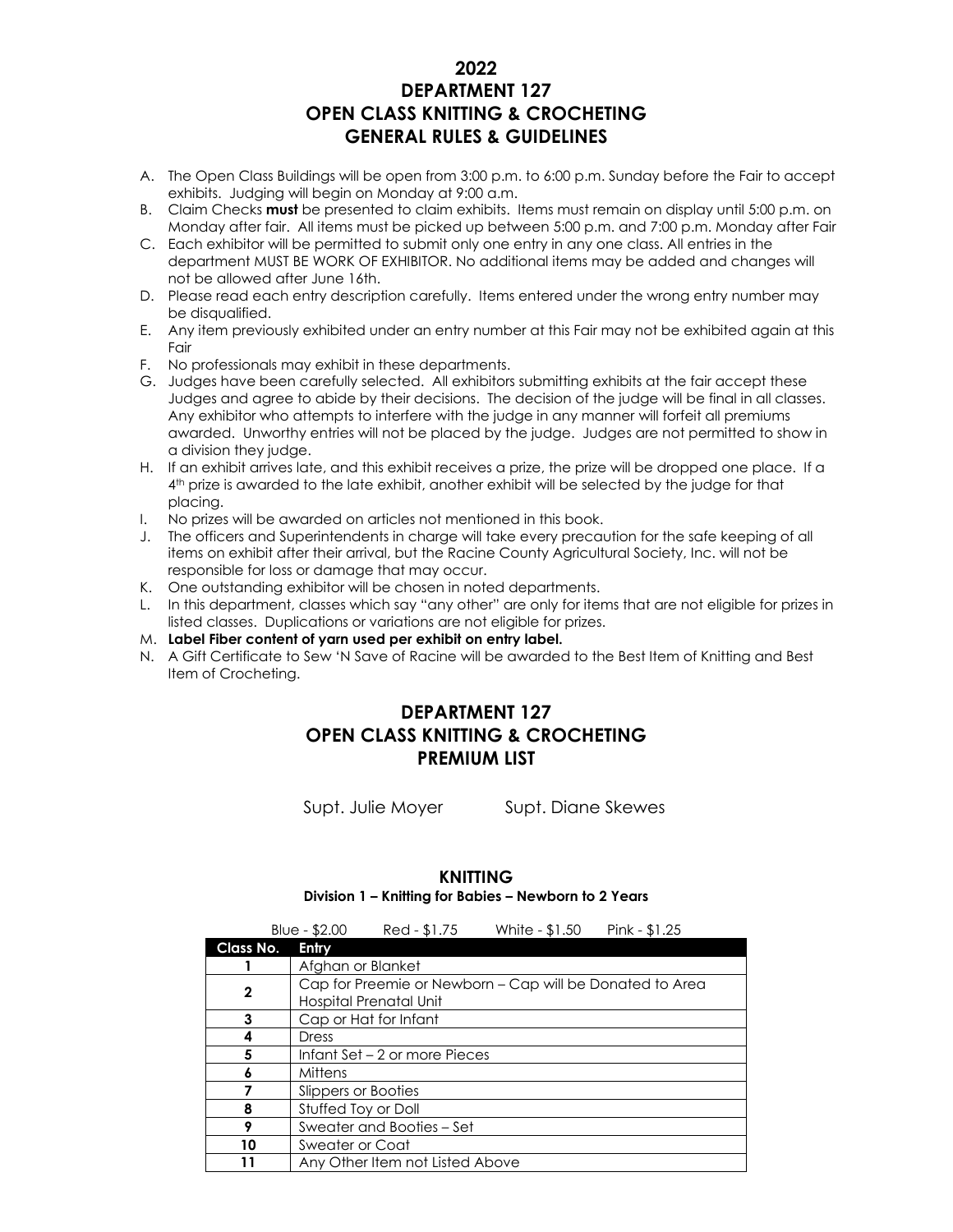#### **Division 2 – Knitting for a Child (2 to 10 years)**

|           | Red - \$1.50<br>White - \$1.25<br>Blue - \$1.75<br>Pink - \$1.00       |  |  |  |  |  |
|-----------|------------------------------------------------------------------------|--|--|--|--|--|
| Class No. | Entry                                                                  |  |  |  |  |  |
|           | Cap or Hat                                                             |  |  |  |  |  |
| 2         | Chemo Cap – Cap will be Donated to Area Hospital for Cancer<br>Patient |  |  |  |  |  |
| 3         | Garment made on Knitting Machine                                       |  |  |  |  |  |
|           | Garment made on Knitting Loom                                          |  |  |  |  |  |
| 5         | Mittens $-2$ needle                                                    |  |  |  |  |  |
|           | Mittens – 4 needle – Pair                                              |  |  |  |  |  |
|           | Scarf                                                                  |  |  |  |  |  |
| 8         | Slippers                                                               |  |  |  |  |  |
| 9         | $Socks - 4 Needle - Any Heel$                                          |  |  |  |  |  |
| 10        | Any other Knitted Item - 2 - 10 Years - Not Listed Elsewhere           |  |  |  |  |  |

#### **Division 3 – Knitting for Adults**

|              | Blue - $$2.00$<br>Red - \$1.75<br>White - \$1.50<br>Pink - $$1.25$ |  |  |  |  |  |
|--------------|--------------------------------------------------------------------|--|--|--|--|--|
| Class No.    | Entry                                                              |  |  |  |  |  |
|              | Adult – 3 Piece Set – Scarf, Hat, Purse                            |  |  |  |  |  |
| $\mathbf{2}$ | Adult Set – Scarf, Hat, Mittens                                    |  |  |  |  |  |
| 3            | Cap or Hat - Adult                                                 |  |  |  |  |  |
|              | Chemo Cap – Cap will be Donated to Area Hospital for Cancer        |  |  |  |  |  |
| 4            | Patient                                                            |  |  |  |  |  |
| 5            | Garment made on a Knitting Machine - Adult                         |  |  |  |  |  |
| 6            | Garment made on a Knitting Loom - Any Size - Adult                 |  |  |  |  |  |
|              | Mittens - 2 Needle - Adult                                         |  |  |  |  |  |
| 8            | Mittens – 4 Needle – Pair – Adult                                  |  |  |  |  |  |
| 9            | Scarf – Cable Stitch – Adult                                       |  |  |  |  |  |
| 10           | Scarf – Any Other Stitch – Adult                                   |  |  |  |  |  |
| 11           | Slippers - Adult                                                   |  |  |  |  |  |
| 12           | Socks - 4 Needle - Any Heel - Adult                                |  |  |  |  |  |
| 13           | Stole, Poncho, or Cape - Adult                                     |  |  |  |  |  |
| 14           | Any Other Knitted Item - Adult - Not Listed Elsewhere              |  |  |  |  |  |

#### **Division 4 – Fun Knit**

|           | Blue - \$2.00                              | Red - \$1.75                            | White - \$1.50                                    | Pink - $$1.25$ |  |  |
|-----------|--------------------------------------------|-----------------------------------------|---------------------------------------------------|----------------|--|--|
| Class No. | <b>Entry</b>                               |                                         |                                                   |                |  |  |
|           |                                            | Any Finger Knitted Item                 |                                                   |                |  |  |
| 2         |                                            | Any Arm Chair Knitted Item              |                                                   |                |  |  |
| 3         |                                            | <b>Holiday Decoration</b>               |                                                   |                |  |  |
| 4         |                                            | Kitchen Ensemble Set - 2 Pieces or More |                                                   |                |  |  |
| 5         |                                            | Knitted Doily – Mounting Optional       |                                                   |                |  |  |
| 6         | Knitted Dog Coat or Sweater                |                                         |                                                   |                |  |  |
|           | Knitted Doll or Bear Clothing - One Outfit |                                         |                                                   |                |  |  |
| 8         | Knitted Item Made on a Loom                |                                         |                                                   |                |  |  |
| 9         | Purse or Tote                              |                                         |                                                   |                |  |  |
| 10        | Stuffed Toy or Doll                        |                                         |                                                   |                |  |  |
| 11        | Any Other Knitted Kitchen Item             |                                         |                                                   |                |  |  |
| 12        |                                            |                                         | Any Other Fun Knitted Item - Not Listed Elsewhere |                |  |  |

#### **Division 5 – Knit to Fit**

|           | Blue - \$3.00                      | Red - \$2.50                       | White - \$2.00 | Pink - \$1.50 |  |  |
|-----------|------------------------------------|------------------------------------|----------------|---------------|--|--|
| Class No. | Entry                              |                                    |                |               |  |  |
|           |                                    | Simple Cardigan - Age 2 - 10 Years |                |               |  |  |
| 2         |                                    | Simple Cardigan - Adult            |                |               |  |  |
| 3         | Simple Pullover - Age 2 - 10 Years |                                    |                |               |  |  |
|           |                                    | Simple Pullover - Adult            |                |               |  |  |
| 5         | Sleeveless Sweater or Vest - Adult |                                    |                |               |  |  |
|           |                                    | Sweater – Knit in Round - Adult    |                |               |  |  |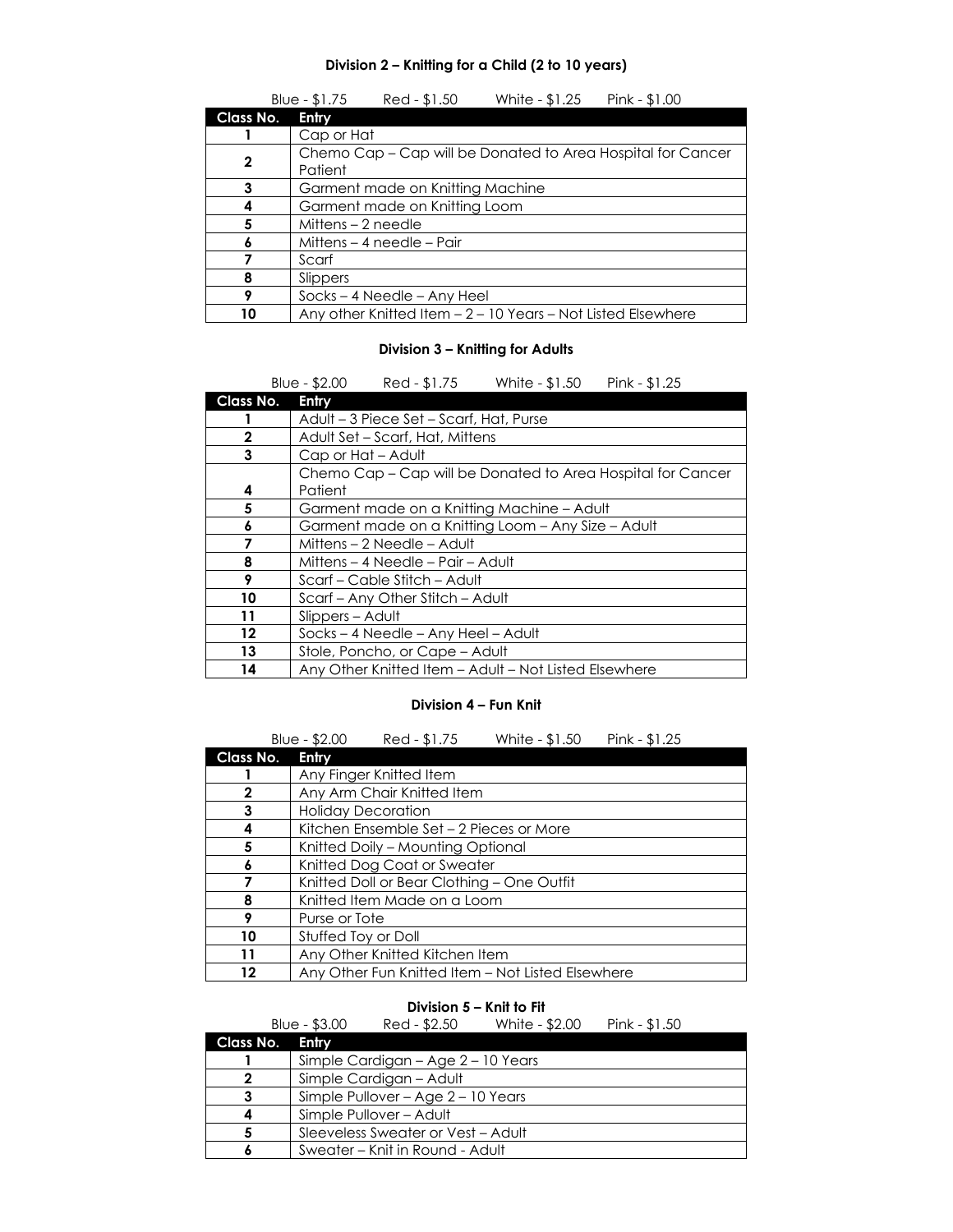#### **Division 6 – Creative Knitting**

|                | Blue - $$3.00$                                                              | Red - \$2.50 | White - \$2.00 | Pink - $$1.50$ |
|----------------|-----------------------------------------------------------------------------|--------------|----------------|----------------|
| Class No.      | Entry                                                                       |              |                |                |
|                | Sweater - Raglan Sleeves - may have pattern stitch or<br>embroidery - Adult |              |                |                |
| $\overline{2}$ | Sweater - Set-In Sleeves - may have pattern or embroidery -<br>Adult        |              |                |                |

#### **Division 7 – Fine Knitting**

|              | Red - \$2.50<br>White - \$2.00<br>Pink - \$1.50<br>Blue - $$3.00$                              |  |  |  |  |
|--------------|------------------------------------------------------------------------------------------------|--|--|--|--|
| Class No.    | Entry                                                                                          |  |  |  |  |
|              | Afghan - Knitted - 48"x60" or larger - not including fringe                                    |  |  |  |  |
| $\mathbf{2}$ | Afghan – Knitted – Sampler – 48"x60" or larger – not including<br>fringe                       |  |  |  |  |
| 3            | Bedspread                                                                                      |  |  |  |  |
| 4            | Coat or Jacket for Outerwear - Adult                                                           |  |  |  |  |
| 5            | Coat or Jacket for Outerwear – 2 – 12 Years                                                    |  |  |  |  |
| 6            | Lapghan – must measure at least 36"x30" without fringe but less<br>than 40"x48" without fringe |  |  |  |  |
| 7            | Edging or Lace - 2 Yards                                                                       |  |  |  |  |
| 8            | Pullover or Cardigan - Mixed Colors - Carrying Yarn or Bobbins -<br>2-14 Years                 |  |  |  |  |
| 9            | Sweater – Raglan Sleeves – Mixed Colors – Carrying Yarn or<br><b>Bobbins - Adult</b>           |  |  |  |  |
| 10           | Sweater – Set-in Sleeves – Mixed Colors – Carrying Yarn or<br>Bobbins – Adult                  |  |  |  |  |

#### **Division 8 – Hand Knitted and Felted**

|           | Blue - \$2.50        | Red - \$2.25                      | White - \$2.00 | Pink - $$1.50$ |  |
|-----------|----------------------|-----------------------------------|----------------|----------------|--|
| Class No. | Entry                |                                   |                |                |  |
|           | $Hat - 2-10$ Years   |                                   |                |                |  |
|           | Hat - Adult          |                                   |                |                |  |
| 3         |                      | Mittens - 2-10 Years              |                |                |  |
|           |                      | Mittens – Adult                   |                |                |  |
| 5         | Purse $-2-10$ Years  |                                   |                |                |  |
|           | Purse – Adult        |                                   |                |                |  |
|           | $Socks - 2-10$ Years |                                   |                |                |  |
|           | Socks – Adult        |                                   |                |                |  |
|           | Tote                 |                                   |                |                |  |
| 10        |                      | Any other Knitted and Felted Item |                |                |  |

#### **Division 9 – Hand Spun Yarn**

|           | Red - \$2.50<br>Blue - \$3.00                                    | White - \$2.00 | Pink - \$1.50 |  |  |
|-----------|------------------------------------------------------------------|----------------|---------------|--|--|
| Class No. | Entry                                                            |                |               |  |  |
|           | 1 oz. Skein of Hand Spun Yarn - lace weight with a 4" swatch     |                |               |  |  |
|           | using the yarn - label with fiber content                        |                |               |  |  |
| 2         | 2 oz. Skein of Hand Spun Yarn - worsted weight with a 4" swatch  |                |               |  |  |
|           | using the yarn - label with fiber content                        |                |               |  |  |
|           | 2 oz. Skein of Novelty Hand Spun Yarn - 4" swatch using the yarn |                |               |  |  |
| 3         | - label with fiber content                                       |                |               |  |  |
| 4         | Knitted or Crocheted Item made with Yarn Spun by Exhibitor -     |                |               |  |  |
|           | label with fiber content                                         |                |               |  |  |

**OUTSTANDING EXHIBIT**<br> **CUTSTANDING EXHIBITOR**<br> **RIBBON ONLY – LIMIT 1**  $\overline{O}$  **UITSTANDING EXHIBITOR**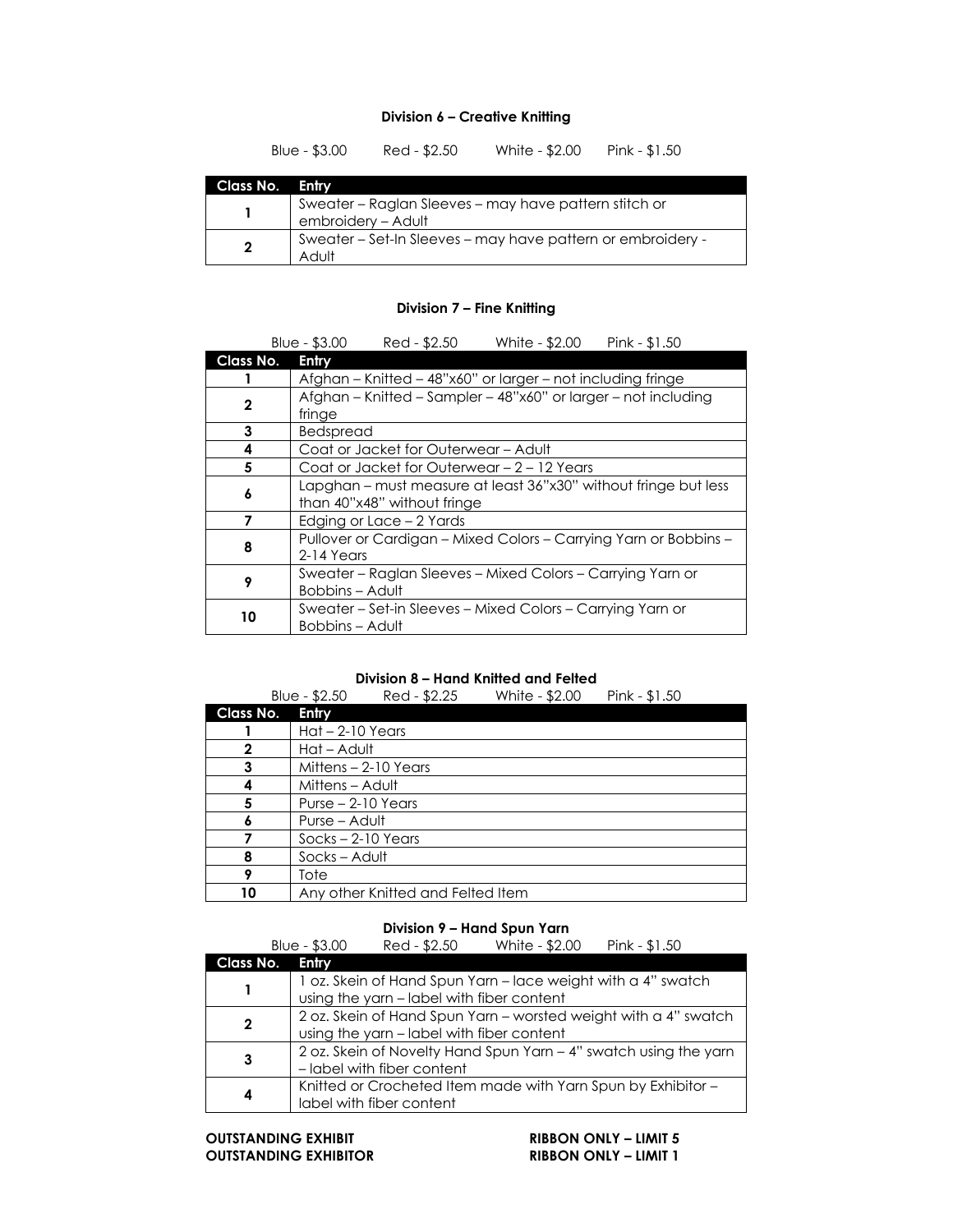#### **CROCHETING Division 10 – Crocheting for Babies – Newborn to 2 Years**

|           | Blue - $$1.75$                | Red - \$1.50                                                                       | White - \$1.25                                 | Pink - \$1.00 |  |  |
|-----------|-------------------------------|------------------------------------------------------------------------------------|------------------------------------------------|---------------|--|--|
| Class No. | Entry                         |                                                                                    |                                                |               |  |  |
|           | Afghan or Blanket             |                                                                                    |                                                |               |  |  |
| 2         | Bib                           |                                                                                    |                                                |               |  |  |
| 3         |                               | Cap for Preemie or Newborn – Cap will be donated to area<br>hospital prenatal unit |                                                |               |  |  |
| 4         |                               | Cap or Hat for Infant                                                              |                                                |               |  |  |
| 5         | Dress                         |                                                                                    |                                                |               |  |  |
|           | Infant Set – 2 or more Pieces |                                                                                    |                                                |               |  |  |
|           | Slippers or Booties           |                                                                                    |                                                |               |  |  |
| 8         | Stuffed Toy or Doll           |                                                                                    |                                                |               |  |  |
| 9         | Sweater and Booties – Set     |                                                                                    |                                                |               |  |  |
| 10        |                               | Sweater or Coat                                                                    |                                                |               |  |  |
|           |                               |                                                                                    | Any Other Item for Baby – Not Listed Elsewhere |               |  |  |

#### **Division 11 – Crocheting for Children – 2-10 Years**

|              | Blue - \$1.75    | Red - \$1.50                                                | White - \$1.25 | Pink - \$1.00                                                |  |  |
|--------------|------------------|-------------------------------------------------------------|----------------|--------------------------------------------------------------|--|--|
| Class No.    | Entry            |                                                             |                |                                                              |  |  |
|              | Cap or Hat       |                                                             |                |                                                              |  |  |
| $\mathbf{2}$ | patient          | Chemo Cap – Cap will be donated to area hospital for cancer |                |                                                              |  |  |
| 3            |                  | Child's 3 Piece Set – Scarf, Cap, Hat, Mittens, etc)        |                |                                                              |  |  |
|              | Collar           |                                                             |                |                                                              |  |  |
| 5            | Dress            |                                                             |                |                                                              |  |  |
|              | Purse or Tote    |                                                             |                |                                                              |  |  |
|              | Scarf            |                                                             |                |                                                              |  |  |
| 8            | Slippers         |                                                             |                |                                                              |  |  |
| 9            | Socks - Any Heel |                                                             |                |                                                              |  |  |
| 10           |                  | Stole, Poncho, Cape                                         |                |                                                              |  |  |
| 11           |                  |                                                             |                | Any Other Crocheted Item - 2-10 Years - Not Listed Elsewhere |  |  |

#### **Division 12 – Crocheting for Adults**

|           | Red - \$2.25<br>Blue - $$2.50$<br>White - \$2.00<br>Pink - \$1.50      |  |  |  |  |
|-----------|------------------------------------------------------------------------|--|--|--|--|
| Class No. | Entry                                                                  |  |  |  |  |
|           | Adult – 3 Piece Set – Scarf, Hat, Purse                                |  |  |  |  |
| 2         | Adult Set – Scarf, Hat, Mittens                                        |  |  |  |  |
| 3         | Cap or Hat - Adult                                                     |  |  |  |  |
| 4         | Chemo Cap – Cap will be donated to area hospital for cancer<br>patient |  |  |  |  |
| 5         | Collar                                                                 |  |  |  |  |
|           | Dress                                                                  |  |  |  |  |
|           | Purse or Tote                                                          |  |  |  |  |
| 8         | Scarf                                                                  |  |  |  |  |
| 9         | Slippers                                                               |  |  |  |  |
| 10        | Sleeveless Sweater or Vets - Adult                                     |  |  |  |  |
| 11        | Socks - Any Heel                                                       |  |  |  |  |
| 12        | Stole, Poncho, or Cape                                                 |  |  |  |  |
| 13        | Any Other Crocheted Item - Adult - Not Listed Elsewhere                |  |  |  |  |

#### **Division 13 – Crocheting for Fun**

|                 | Blue - $$1.75$                                                          | Red - \$1.50               | White - \$1.25 | Pink - \$1.00 |
|-----------------|-------------------------------------------------------------------------|----------------------------|----------------|---------------|
| Class No. Entry |                                                                         |                            |                |               |
|                 |                                                                         | Any Crocheted Kitchen Item |                |               |
| 2               | Doily – more than 10" across – Mounting optional                        |                            |                |               |
| 3               | Any Other Crocheted Doily – Not Listed Elsewhere – Mounting<br>Optional |                            |                |               |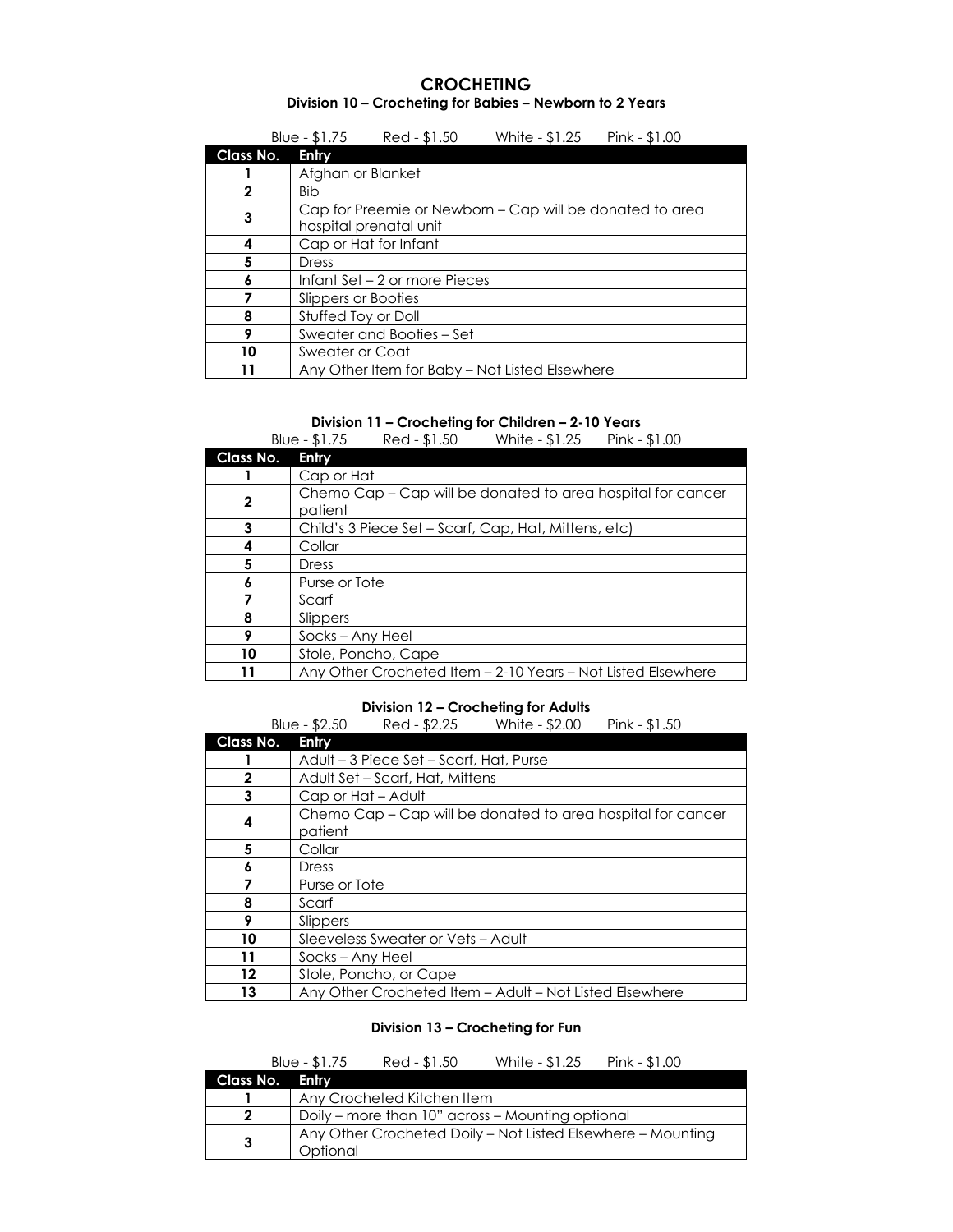|   | <b>Holiday Decoration</b>               |  |  |
|---|-----------------------------------------|--|--|
| 5 | <b>Item with Crocheted Lace</b>         |  |  |
|   | Placemats – at least 2 pieces           |  |  |
|   | Pillow                                  |  |  |
|   | Kitchen Ensemble Set - 2 Pieces or More |  |  |
|   | Stuffed Toy or Doll                     |  |  |

#### **Division 14 – Creative Crocheting**

|           | Blue - \$2.50<br>Red - \$2.25<br>White - \$2.00<br>Pink - $$1.50$                              |  |  |
|-----------|------------------------------------------------------------------------------------------------|--|--|
| Class No. | Entry                                                                                          |  |  |
|           | Bedspread                                                                                      |  |  |
| 2         | Afghan – 48"x60" or Larger – not including fringe, made as one<br>piece                        |  |  |
| 3         | Afghan – 48"x60" or Larger – not including fringe, made of many<br>pieces or motifs            |  |  |
| 4         | Coat or Jacket for Outerwear - Adult                                                           |  |  |
| 5         | Coat or Jacket for Outerwear – 2-10 Years                                                      |  |  |
| 6         | Lace or Edging – 2 Yards                                                                       |  |  |
| 7         | Lapghan – must measure at least 36"x30" without fringe but less<br>than 40"x48" without fringe |  |  |
| 8         | Sweater with Sleeves - Adult                                                                   |  |  |
| 9         | Sweater with Sleeves - Cardigan - 2-10 Years                                                   |  |  |
| 10        | Sweater with Sleeves - Pullover - 2-10 Years                                                   |  |  |
| 11        | Tablecloth                                                                                     |  |  |
| 12        | Wall Hanging                                                                                   |  |  |

#### **Division 15 – Tatting and Other Laces**

|           | Blue - $$2.50$                          | Red - \$2.25 | White - \$2.00 | Pink - $$1.50$ |  |
|-----------|-----------------------------------------|--------------|----------------|----------------|--|
| Class No. | Entry                                   |              |                |                |  |
|           | <b>Bobbin Lace Item</b>                 |              |                |                |  |
| 2         | Edging or Lace – 2 Yards – Bobbin Lace  |              |                |                |  |
| 3         | Edging or Lace - 2 Yards - Tatted       |              |                |                |  |
|           | <b>Tatted Baby Item</b>                 |              |                |                |  |
|           | <b>Tatted Holiday Item</b>              |              |                |                |  |
|           | <b>Tatted Doily - Mounting Optional</b> |              |                |                |  |
|           | Any Other Tatted Item not Listed Above  |              |                |                |  |

#### **Division 16 – Hand Crocheted and Felted**

Blue - \$2.50 Red - \$2.25 White - \$2.00 Pink - \$1.50

| Class No. | Entry                             |  |  |
|-----------|-----------------------------------|--|--|
|           | $Hat - 2-10$ Years                |  |  |
|           | Hat - Adult                       |  |  |
| 3         | Mittens - 2-10 Years              |  |  |
|           | Mittens - Adult                   |  |  |
| 5         | Purse $-2-10$ Years               |  |  |
| Λ         | Purse – Adult                     |  |  |
|           | $Socks - 2-10$ Years              |  |  |
| 8         | Socks-Adult                       |  |  |
|           | Tote                              |  |  |
| 10        | Any other Knitted and Felted Item |  |  |

**OUTSTANDING EXHIBIT RIBBON ONLY – LIMIT 5 OUTSTANDING EXHIBITOR RIBBON ONLY – LIMIT 1**